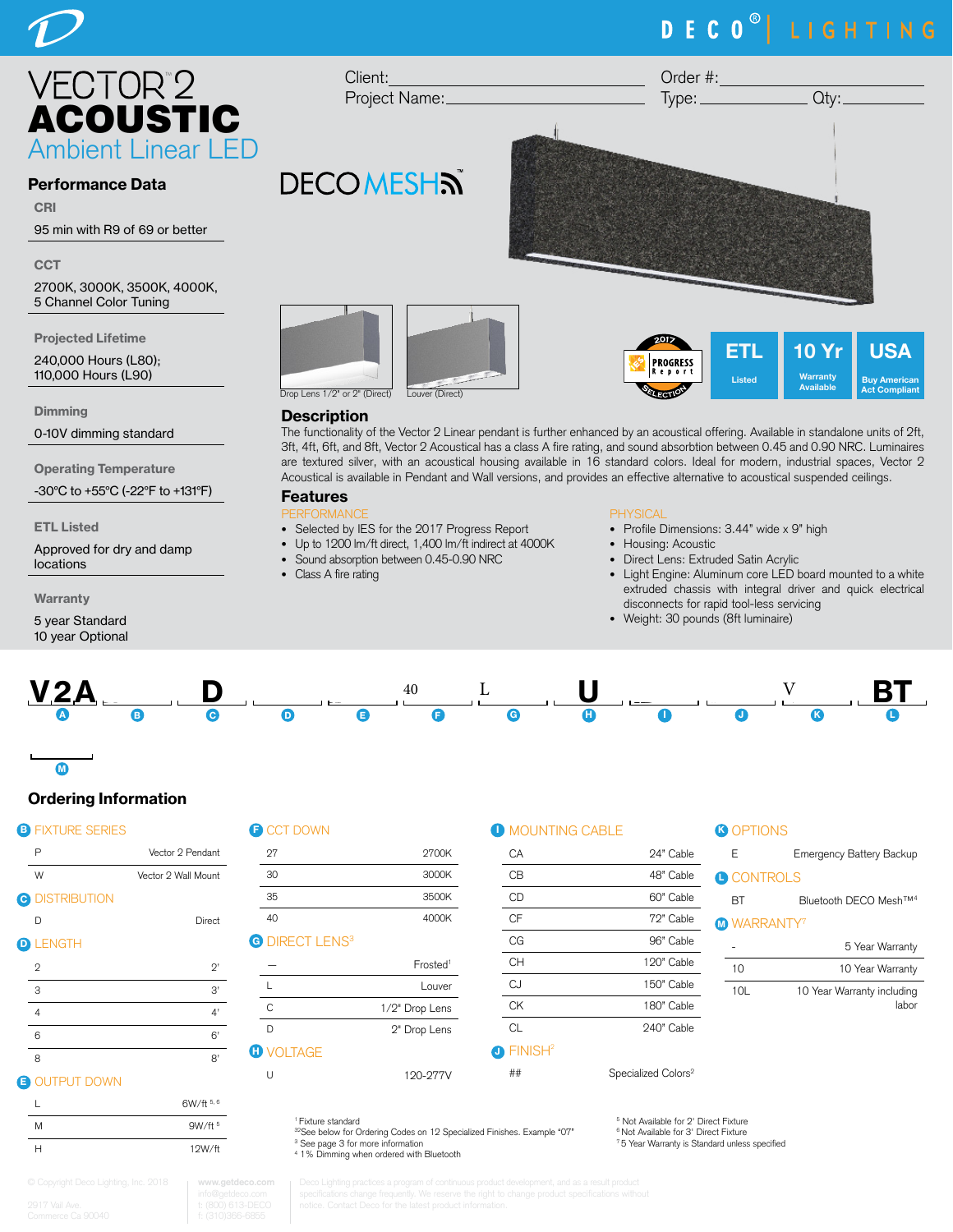## <sup>2</sup> **ACOUSTIC** Ambient Linear LED

# \*Digitize your light.®





### Specialized Colors





| 29 | Ocre   |
|----|--------|
| 30 | Sky    |
| 31 | Cobalt |
| 32 | Ivory  |

Please Note: All orders under 25 linear feet will require a one-time set up charge. Please consult factory for charge.

© Copyright Deco Lighting, Inc. 2018

2917 Vail Ave. Commerce Ca 90040 **www.getdeco.com** info@getdeco.com t: (800) 613-DECO f: (310)366-6855

Deco Lighting practices a program of continuous product development, and as a result product specifications change frequently. We reserve the right to change product specifications without notice. Contact Deco for the latest product information.